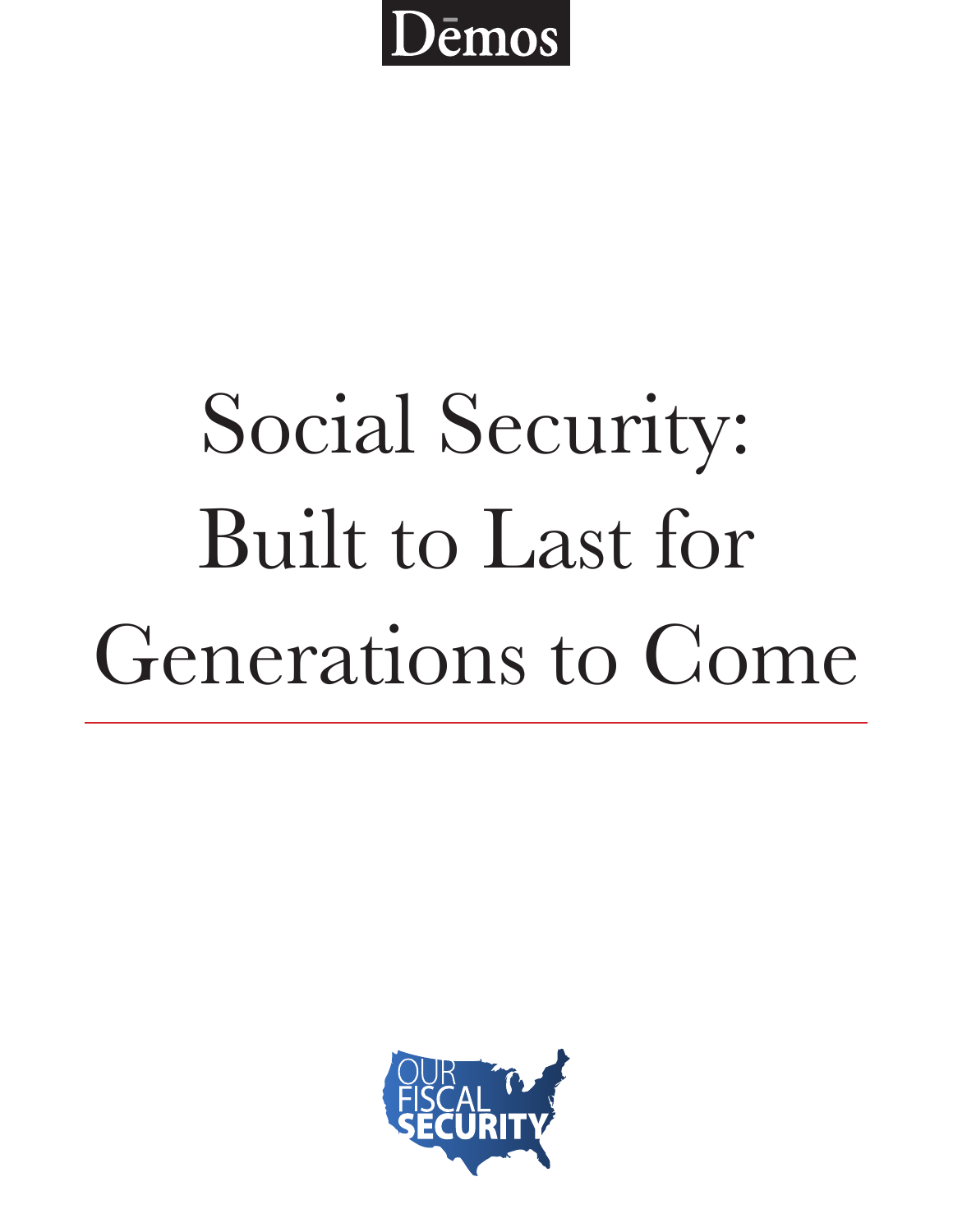## About Demos

Dēmos is a non-partisan public policy research and advocacy organization. Headquartered in New York City, Demos works with advocates and policymakers around the country in pursuit of four overarching goals: a more equitable economy; a vibrant and inclusive democracy; an empowered public sector that works for the common good; and responsible U.S. engagement in an interdependent world. Demos was founded in 2000.

In 2010, Demos entered into a publishing partnership with *The American Prospect*, one of the nation's premier magazines focussing policy analysis, investigative journalism, and forward-looking solutions for the nation's greatest challenges.

## About the Our Fiscal Security Project

The Our Fiscal Security project is a collaborative effort of the Economic Policy Institute, Demos, and The Century Foundation. Our institutions are dedicated to promoting an economic path that achieves fiscal responsibility without undermining our national strength. Today, the foundation of that strength  $-$  a secure and growing middle class – is being tested by falling incomes, lost wealth, high unemployment and record foreclosures. Yet instead of rebuilding the public structures that could fortify our economy, our elected leaders are facing misguided pressure to reduce the federal budget deficit.

We believe the first priority for our nation is to secure the fundamentals of the economy: strong growth and good jobs. We also believe that in order to reduce our long-term national debt we must refuel the engine of our economy: the middle class. Finally, we strongly oppose the idea that America's fiscal challenges can be solved by cutting longstanding social insurance programs that have brought security and prosperity to millions of Americans. Putting our nation on a path of broad prosperity will require generating new jobs, investing in key areas, modernizing and restoring our revenue base and lowering the costs of our health care system. Achieving these goals, however, will require an informed and engaged public to help set our national priorities.

This brief was compiled and authored by Tamara Draut, Vice President of Policy and Programs, and Robert Hiltonsmith, Policy Analyst in the Economic Opportunity Program at Dēmos.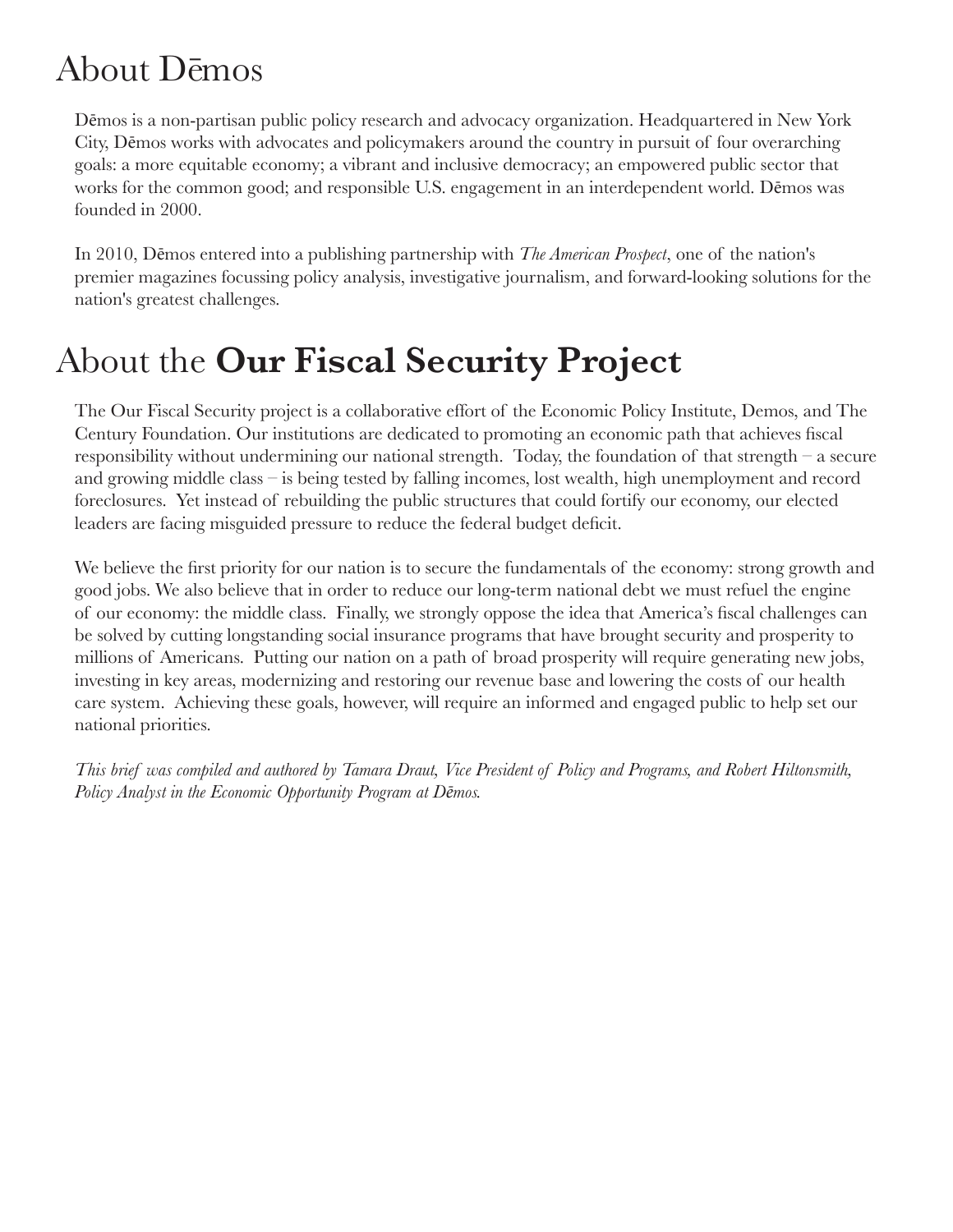### Demos Board of Directors

#### **Current Members**

Amelia Warren Tyagi, Board Chair Co-Founder & EVP/COO, The Business Talent Group

Miles Rapoport, President Dēmos

Mark C. Alexander Professor of Law, Seton Hall University

**Ben Binswanger** Chief Operating Officer, The Case Foundation

Raj Date Chairman & Executive Director, Cambridge Winter

Maria Echaveste Co-Founder, Nueva Vista Group

Gina Glantz Senior Advisor, SEIU

Amy Hanauer Founding Executive Director, Policy Matters Ohio

Stephen Heintz President, Rockefeller Brothers Fund

Sang Ji Partner, White & Case LLP

Clarissa Martinez De Castro Director of Immigration & National Campaigns, National Council of La Raza

Rev. Janet McCune Edwards Presbyterian Minister

Arnie Miller Founder, Isaacson Miller

John Morning Graphic Designer **Wendy Puriefoy** President, Public Education Network

Janet Shenk Senior Program Officer, Panta Rhea Foundation

Adele Simmons Vice Chair, Chicago Metropolis 2020

David Skaggs Former Congressmen

Paul Starr Co-Editor, The American Prospect

**Ben Tayor** Chairman, The American Prospect

Ruth Wooden President, Public Agenda

#### Members, Past & On Leave

President Barack Obama Tom Campbell Christine Chen Juan Figueroa Robert Franklin Charles R. Halpern Sara Horowitz Van Jones Eric Liu **Spencer Overton** Robert Reich Linda Tarr-Whelan Ernest Tollerson

Affiliations are listed for identification purposes only.

As with all Demos publications, the views expressed in this report do not necessarily reflect the views of the Dēmos Board of **Trustees**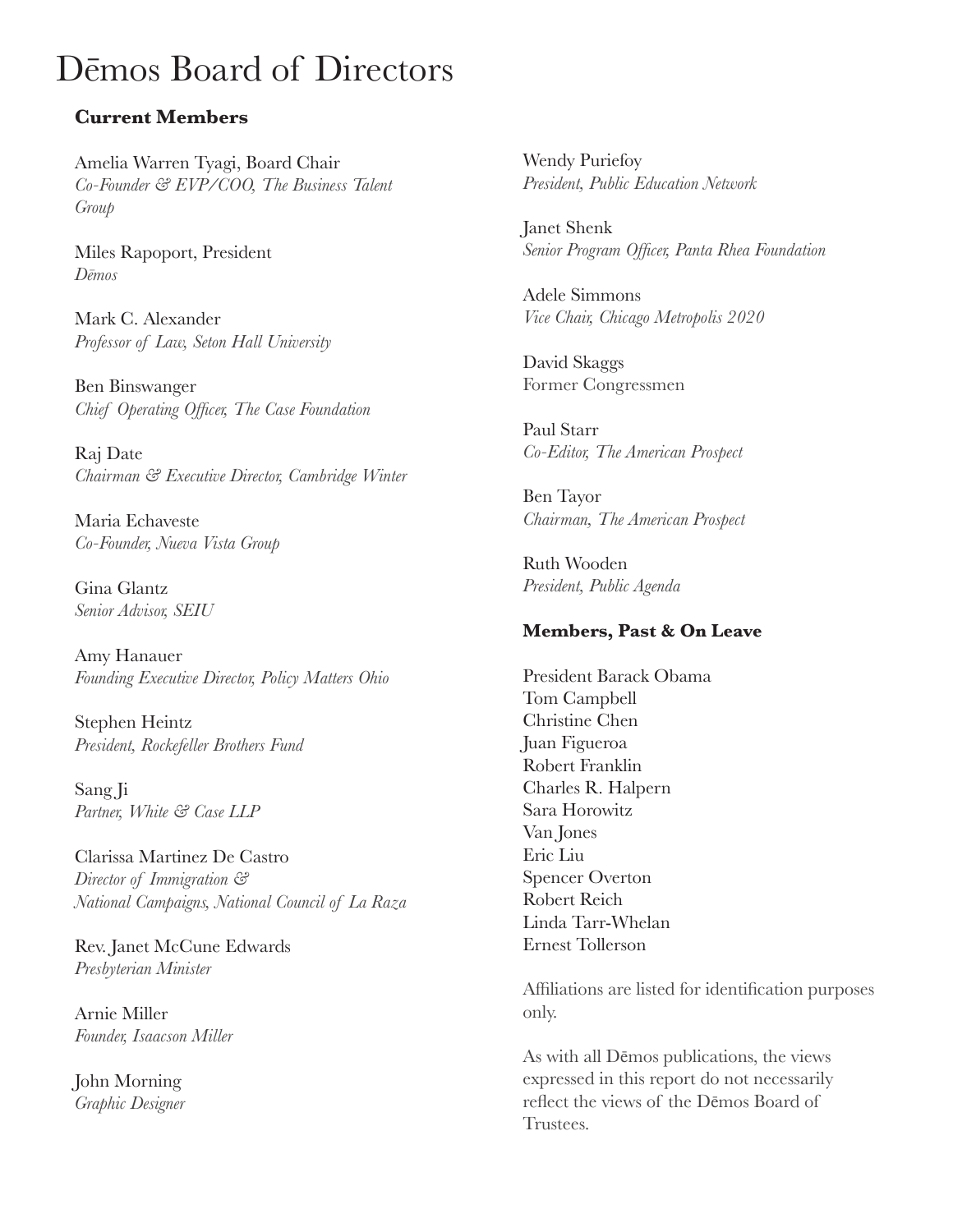## Table of Contents

| Introduction                              | 1. |
|-------------------------------------------|----|
| The Way Social Security Works             | 2. |
| The Program's Current Financial Condition | 3. |
| The Future Outlook: On a Stable Path      | 4. |
| Conclusion                                | 4. |
| Q and A                                   | 5. |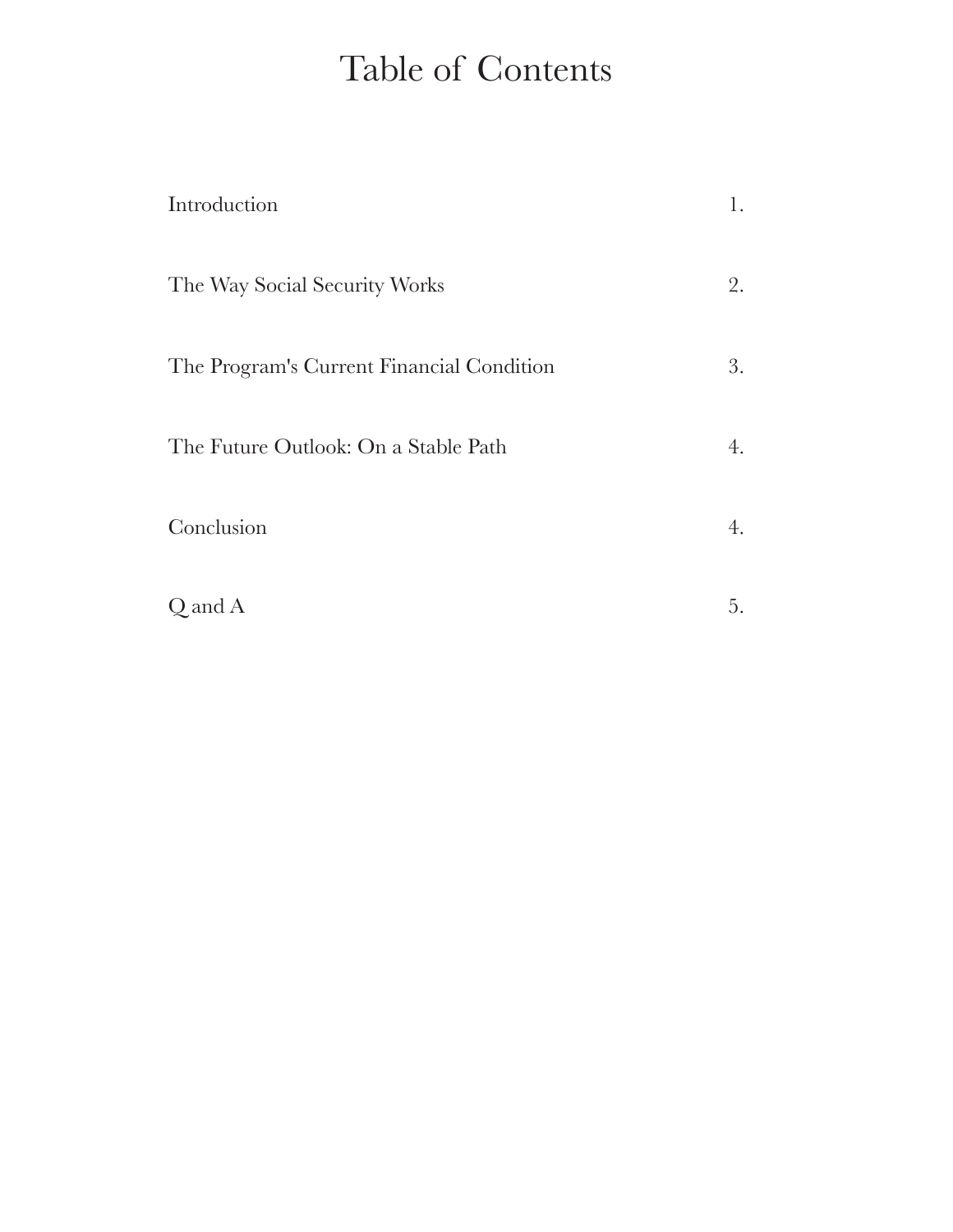## Introduction

It was exactly 75 years ago that Franklin Roosevelt enacted the Social Security program. Created in part to counteract the high rate of poverty among older Americans who had left the workforce, it has proven to be one of the most successful social insurance programs ever developed, providing millions of Americans with the resources they need to survive. Despite its proven fortitude over the last several decades, the impending retirement of the baby boom generation has raised fresh concerns about the program's solvency. A recent poll commissioned by the National Academy for Social Insurance found that 55 percent of Americans do not expect that Social Security will still be paying benefits by the time they retire.<sup>1</sup> Young people were even more doubtful of the program's survival—two-thirds of adults age 18-34 do not expect to receive benefits.

Adding to fears about the program's stability is the heightened public debate over swollen deficits and the trajectory for public debt, as well as the mischaracterization of Social Security as one of the entitlements driving our fiscal imbalances.

However, an objective look at the structural soundness of Social Security and an understanding of the roots of our yawning budget deficit reveal that it is not a dire liability on the federal balance sheet nor is it in any imminent danger of insolvency. Social Security benefit payments are fully funded for decades to come, and under current budget projections, average lifetime benefits are slated to grow higher for each new crop of beneficiaries. Relatively modest tweaks to the program's financing will further strengthen the system for generations to come.

## The Way Social Security Works

The widespread and devastating hardships of the Great Depression engendered a national consensus that the oldest among us, as well as those hurt on the job and others unable to work, should not merely be left



deprivation. The result was a uniquely American solution to a mounting dilemma. Starting in 1937, workers and employers both began contributing, in the form of payroll taxes, into Social Security.

Source: National Academy of Social Insurance, "Economic Crisis Fuels Support for Social Security" August 2009, Table 5

Starting in 1940, the government administered these funds like an insurance plan, making payments to contributing workers (and, eventually, to their families) when they became unable to work due to old age, disability or premature death. From inception, Social Security was a broad means of social insurance, not a welfare program for the elderly. Americans of all ages went to work knowing that their payroll contributions would be there for them when the time came for them to stop working.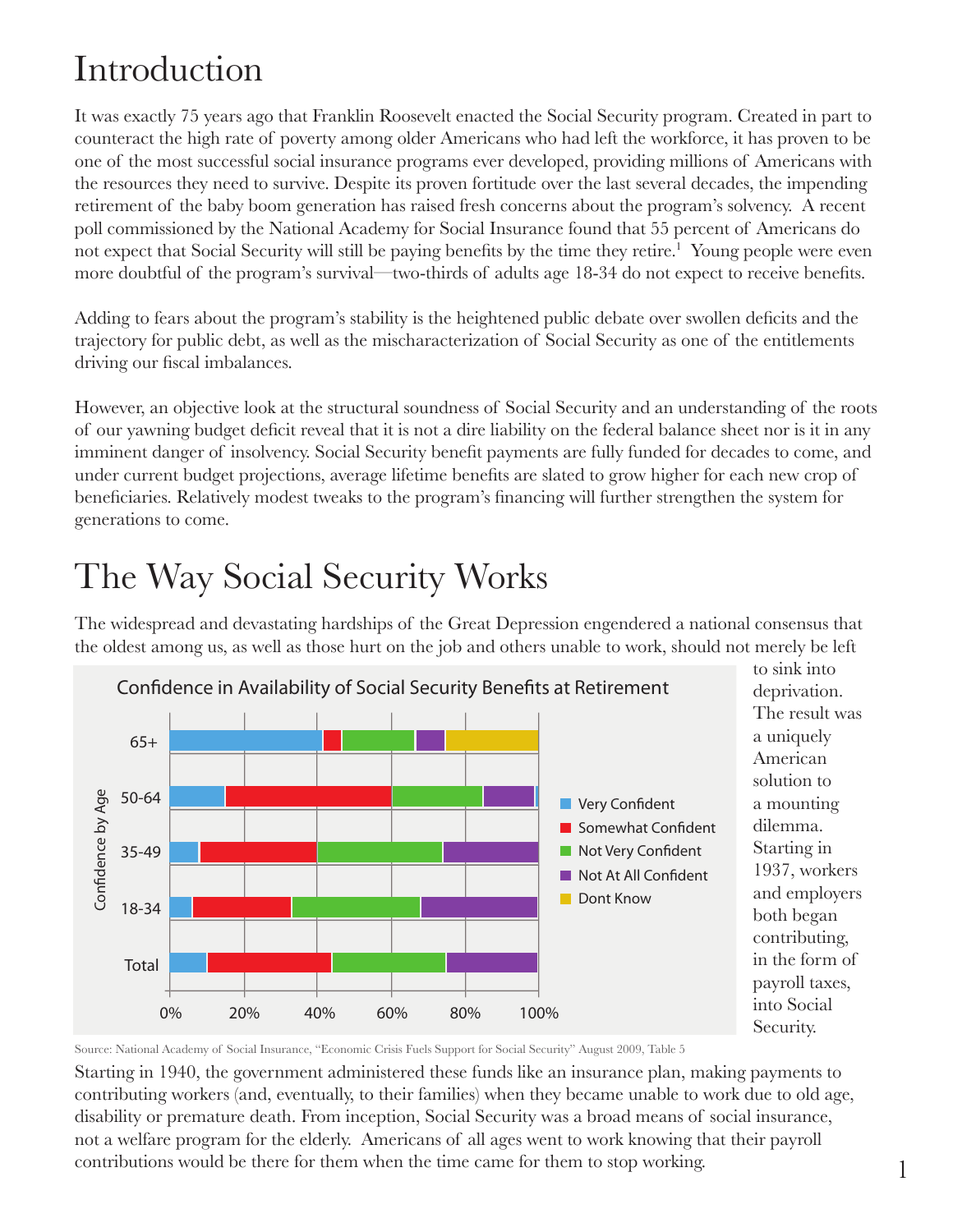The program is almost entirely funded by contributions made by workers and employers (roughly 3 percent of funding comes from taxes on high-income beneficiaries). Workers pay 6.2 percent of their taxable earnings, and employers also pay  $6.2$  percent on their employees behalf. Currently, earnings in excess of \$106,800 are not subject to the Social Security tax, with this "cap" increasing slightly each year. Payroll taxes are held in Social Security's Old-Age, Survivors, and Disability Insurance (OASDI) Trust Funds. By law, income to the trust funds must be invested in guaranteed, non-marketable Treasury securities, which can be redeemed at any time at face value, giving the trust funds the same flexibility as holding cash. Payroll taxpayers may start receiving benefits as early as age 62 or as late as age 70. Retirement benefits are calculated based on the highest 35 years of earnings. Monthly benefits are also affected by the chosen retirement age, and are then adjusted annually for changes in the cost of living. In 2010, over 36.9 million Americans received Social Security Old Age benefits.<sup>2</sup>

Social Security does not just benefit older Americans. Social Security Disability and Survivors benefits,

"Social Security provides some form of basic support to approximately one in six Americans."

which provide support to workers and the families of workers who become disabled and to family members of the deceased, are a great asset to today's working men and women. The Social Security Administration (SSA) estimates that a 20-year-old worker has a more than 30 percent chance of dying or becoming disabled before reaching retirement age.<sup>3</sup> The National Association of Social Insurance calculates that for a 30-year-old worker earning about  $$27,000$  to  $$33,000$  in 2008 with a spouse and two young children, the Social Security Disability and Survivor protections were each

equivalent to holding a  $$450,000$  insurance policy.<sup>4</sup>

Today, Social Security provides some form of basic support to approximately one in six Americans.<sup>5</sup> Social Security has been identified as a major factor in the reduction of poverty rates among both seniors and children.<sup>6</sup> Poverty among the elderly has fallen from 35 percent in 1959, when the Census Bureau first began recording poverty rates, to about 8.9 percent by 2009.<sup>7</sup> The Census Bureau estimates that Social Security kept roughly 20.5 million Americans -including 14 million Americans above the normal retirement age - out of poverty in 2009.<sup>8</sup> Although only about four percent of children receive benefits from Social Security, it provides more income support to children than any other social program.<sup>9</sup> In fact, more children receive basic support from Social Security than from the Temporary Assistance for Needy Families or Supplemental Security Income <sup>10</sup>, programs whose funding is drawn from general tax revenues. Even during this period of distressingly high unemployment, Social Security is estimated to have kept more children out of poverty in 2009 than unemployment insurance benefits.<sup>11</sup>

Perhaps most importantly, the promise of Social Security has provided a steady source of support through three quarters of a century of economic volatility. During the recent economic crisis, \$2.8 trillion of wealth was lost from retirement savings accounts (defined contribution plans and Individual Retirement Accounts) that are subject to the volatile fluctuations of the stock market.<sup>12</sup> The market has somewhat recovered, but the Urban Institute estimates that retirement savings accounts are still down roughly  $$1.2$  trillion since the market peaked in late 2007. But Social Security has maintained a guaranteed benefit through 12 recessions  $^{13}$  because it is backed by the United States government rather than Wall Street. Research shows that because of the protective effect of Social Security, poverty rates among the elderly do not follow cyclical patterns, rising during recessions and falling during economic expansions, like they do for the rest of the population. $15$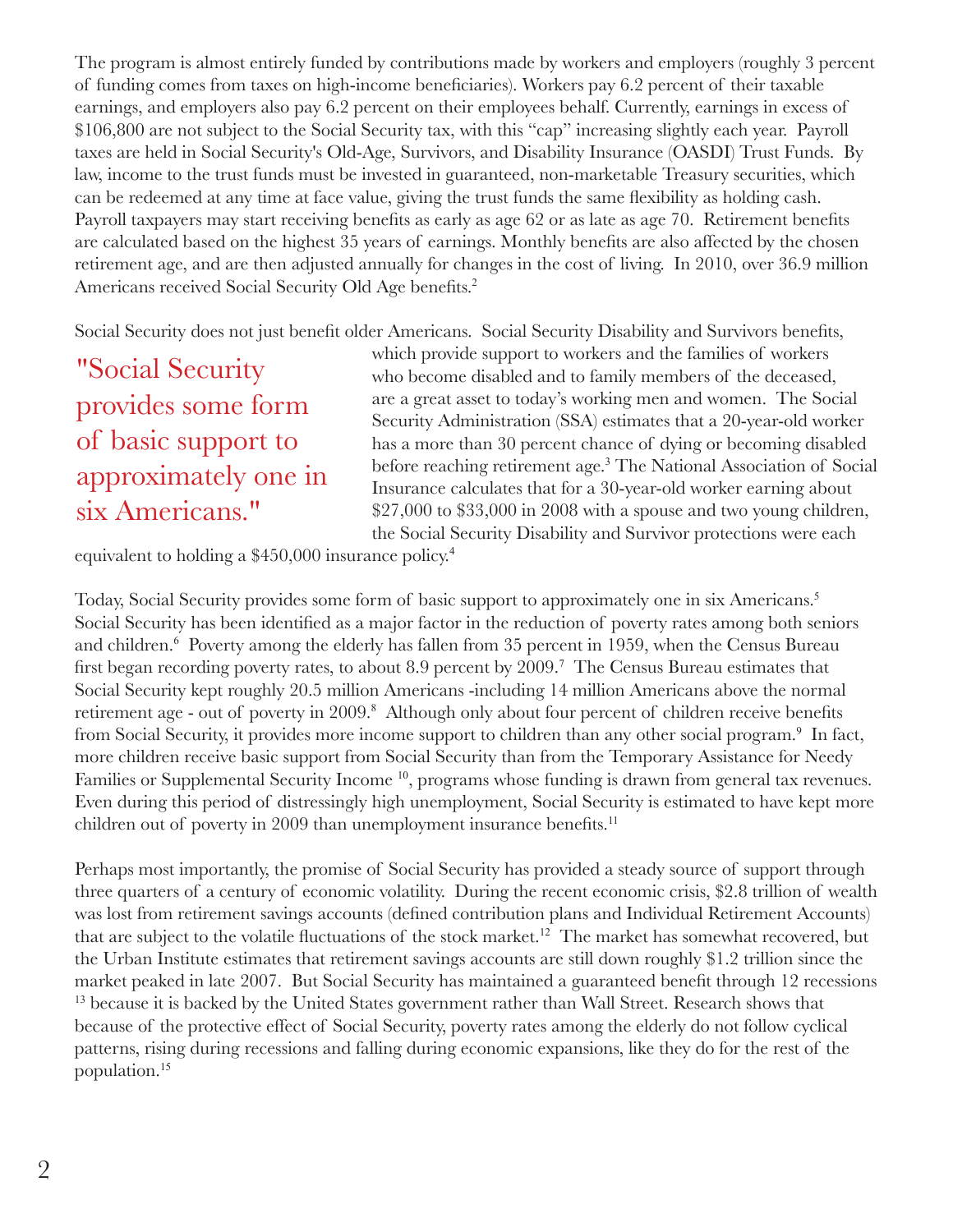## The Program's Current Financial Condition

Social Security is entirely funded by payroll taxes, taxes on high-income beneficiaries, and interest earned on invested surpluses. Outside of small administrative costs (Old Age Insurance faces administrative costs of less than one percent), payroll taxes are dedicated to paying current or future Social Security benefits. Social Security's financing is considered "off-budget," meaning it is treated separately from all general revenues, and Social Security has been insulated from the yearly budget decisions made by Congress.<sup>16</sup>

Nonetheless, many public figures and some in the news media conflate the long-term funding outlook of the Social Security Trust Funds with the year-to-year deficit in the federal budget. The United States is currently collecting less in general revenue (income taxes, corporate taxes, etc.) than it appropriates to discretionary spending alone. Almost the entire projected budget deficits for the coming decade can be attributed to the recession (stabilization policies, lost tax revenue, and the automatic increases in unemployment insurance, food stamps, and other safety-net program spending), the legacy cost of the Bush tax cuts (both the interest cost from the previous decade and the cost of a seemingly likely extension) and the wars in Iraq and Afghanistan. $^{17}$ 

The rise in unemployment has decreased Social Security payroll tax revenue, but the trust fund is nonetheless projected to continue growing over the next decade.<sup>18</sup> The government's budget rules require that Social Security transactions be reported separately from the rest of the federal budget specifically to avoid using Social Security policy changes to balance the budget. In fact, Social Security cannot contribute to the current deficit; by law, it cannot draw a single dollar from general revenues, even if payroll taxes fall short of scheduled benefits.<sup>19</sup>

Social Security was designed for long-term sustainability. Social Security is one of only two federal programs, along with Medicare, that tallies its budget over a 75-year window. This long-term view has allowed the Social Security Administration and lawmakers in Congress to maintain the program's viability



over decades with relatively minor changes. The payroll tax rate, the amount of wages subject to the tax, and benefit levels have all been tweaked in the past to at least partially account for changes in demographics, wage growth, and inflation.

Source: Social Security Administration, "Annual Statistical Supplement to the Social Security Bulletin, 2010" Table 4A.3

In 1983, Congress and President Reagan recognized that significant changes needed to be made to avoid a shortfall in funding, accommodate the retirement of the baby boom generation, and to shore up the long- $\mathcal{L}$  term financial outlook of the program. Changes made at that time, including a increase in the payroll tax Source: Social Security Administration, "Annual Statistical Supplement to the Social Security Bulletin, 2010" Table 4A.3<br>
In 1983, Congress and President Reagan recognized that significant changes needed to be made to avoi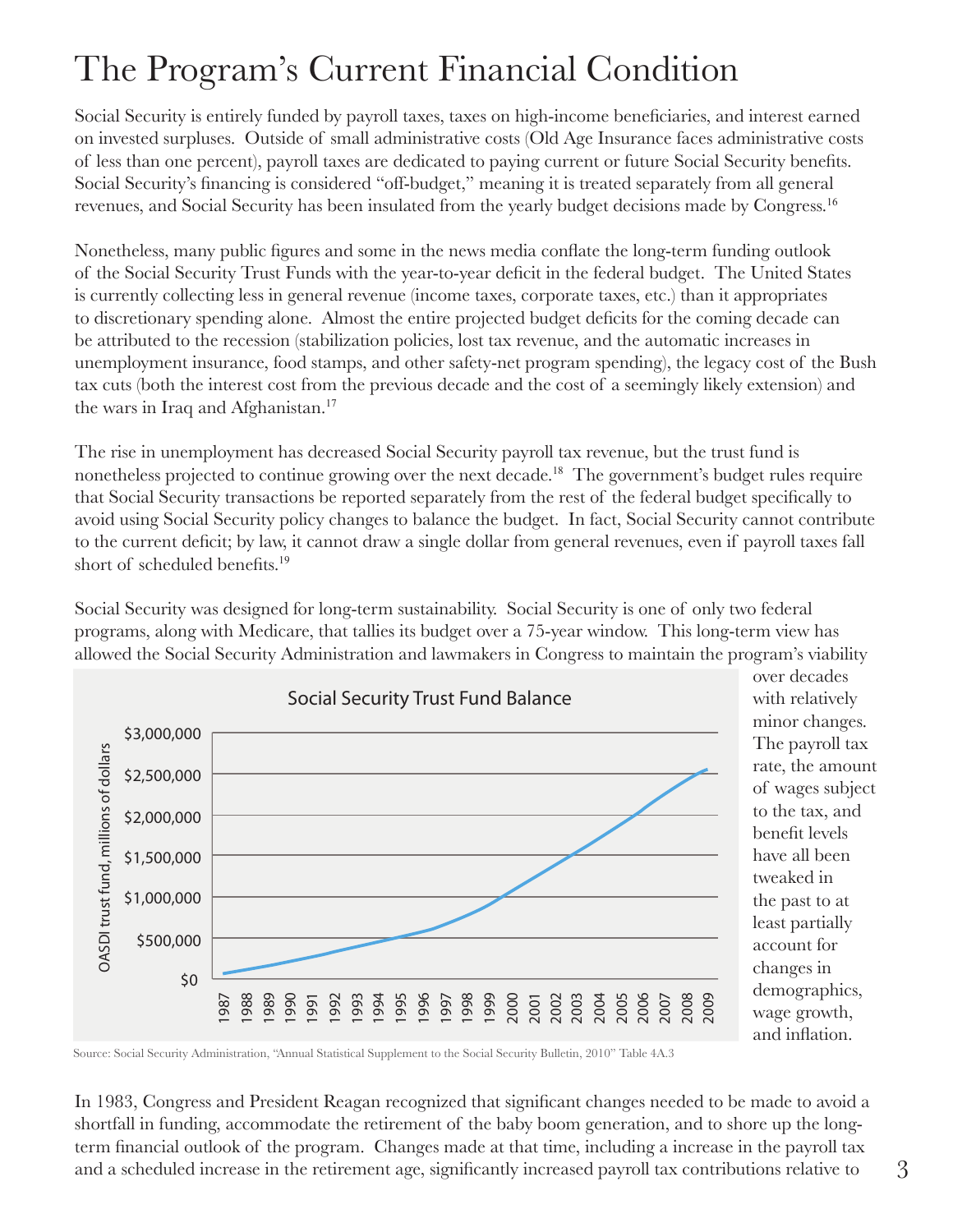outgoing Social Security benefits. As a result of the changes implemented in 1983, Social Security's OASDI Trust Funds have slowly built up a surplus, from about \$25 billion in 1983 to \$2.6 trillion today.<sup>20</sup> The Trust Funds are projected to continue to grow through 2020, to a peak surplus of \$3.1 trillion.

Demographic trends over the next few decades, including the retirement of the Baby Boomer generation, will cause outgoing retirement benefits to increase faster than incoming payroll taxes  $^{21}$ , and over many years, Social Security will gradually draw down the surplus in the Trust Funds. Due to the built-up reserves, however, **Social Security can operate at current tax and benefit levels until 2037 more than a quarter century from now** — before outlays begin to eclipse payroll taxes and trust fund reserves.<sup>22</sup>

## The Future Outlook: On a Stable Path

The long-term picture for the Social Security program—and more importantly, for Social Security beneficiaries—is not nearly as bleak as much of the public alarm would indicate. In fact, due to expected growth in the economy and increased life expectancy, the Congressional Budget Office (CBO) currently projects that average lifetime benefits, in constant dollars, will be greater for every successive cohort of beneficiaries—even if Congress lets benefits begin to shrink in  $2037<sup>23</sup>$  However, if Social Security outlays are held to projected payroll income and trust fund assets, benefits will represent a smaller proportion of a retired or disabled worker's average income. As the other pillars of workforce and retiree support employer-sponsored retirement plans, long-term disability insurance and dependable nest-egg savings—are growing less reliable in today's labor market, the promise of Social Security as a backstop against poverty is more important than ever.

As has been done several times before, adjustments can be made to shore up Social Security for the better part of a century. The CBO estimates that the difference between Social Security's funding will fall short of the benefits owed to beneficiaries over the next 75 years by 0.6 percent of GDP.<sup>24</sup> Raising the employer and employee payroll tax rates by just 1 percentage point each would nearly erase the entire 75-year projected deficit in Social Security, extending the solvency of the trust fund from 2037 to 2083. Alternatively, Congress could extend the solvency of the trust fund through  $2083$  by eliminating the cap on taxable payroll income. In addition, policies that reduce income inequality will have the added benefit of increasing the share of aggregate earnings that fall under the tax cap-half of the projected shortfall has stemmed from widening income inequality. Similarly, efforts to curb health care costs will boost the taxable income in every worker's paycheck. A menu of options are available to policymakers who are serious about maintaining the government's original promise that anyone who has worked hard and paid into the system will have a basic line of sustenance once their working days are behind them...

## Conclusion

Social Security was born amid harsh economic times. When many in our society found themselves at risk of homelessness and starvation, our country made a deal with the American worker: no one who paid in would be left empty-handed. Over the years, the American economy, labor market and workforce have undergone a number of major changes. At 75, Social Security still means the difference between poverty and economic security for millions of retirees, children and American workers. And the deal still stands for the workers of the Great Recession as it did for the workers of the Great Depression. Social Security was built to last.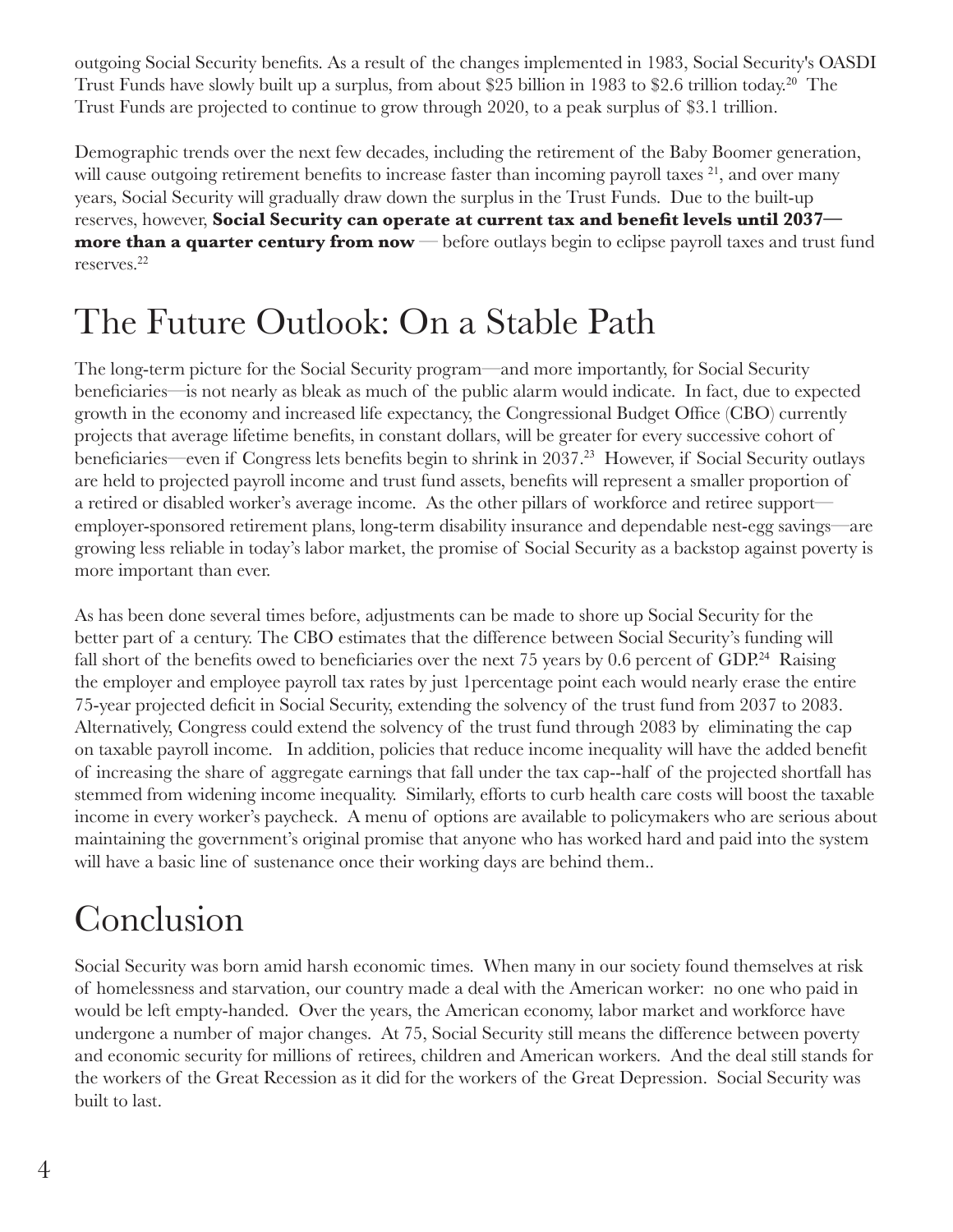## $\mathrm{Q}$  &  $\mathrm{A}$

#### *Q: Will Social Security be there for me when I retire?*

A: Yes. Social Security is on a stable path. Incoming revenue, accumulated reserves and compounding interest are sufficient to fuel the program at current tax and benefit levels for more than a quarter century, until 2037. One or more modest changes to the program between now and then will ensure solvency of the program and meaningful benefits for generations to come.

#### *Q: How does Social Security work?*

A: A percentage of an employee's taxable earnings  $(6.2$  percent of the first \$106,800 in 2010) is withheld as payroll taxes for Social Security, and matched by the employer. Payroll taxes are used to pay current benefits, with surplus income held in Social Security's Old-Age, Survivors, and Disability Insurance (OASDI) Trust Funds. Retirement benefits - which payroll taxpayers may start receiving between the ages of 62 and  $70$  - are calculated based on the highest 35 years of earnings over a working lifetime and retirement age.

#### *Q: Is Social Security just for old people?*

A: No. Social Security benefits Americans of all ages, providing some sort of basic support to about one in six people today. In addition to retirement benefits, Social Security also provides disability and survivor protections for workers who pay into the system and their families. The program has been a major factor in the reduction of poverty rates among children, who account for eight percent of Social Security beneficiaries and receive more benefits from Social Security than from any other social program. Finally, the program creates intergenerational benefits, as parents and grandparents can live independently of their working children and often become the child care providers for grandchildren while parents work.

#### *Q: What does Social Security have to do with the budget deficit?*

A: Social Security's financing is isolated from the yearly budget decisions made by Congress. Social Security is entirely funded by payroll taxes, taxes on benefits, and interest earned on invested surpluses. Under current law, the program cannot draw a single dollar from general revenues, even if payroll taxes fall short of scheduled benefits, and Social Security is not contributing to the current federal deficit. Rather, wirtually the entire budget deficit can be attributed to the adverse economic and financial impacts of the recession, the Bush-era tax cuts, and the wars in Iraq and Afghanistan. Indeed, Social Security transactions are intentionally reported separately from the rest of the federal budget to prevent deficit considerations from influencing Social Security policy. Over the longer-term, without changes to benefits or payroll taxes, expected payouts will eventually exceed revenues, and the trust fund would eventually be exhausted (at which point benefit levels would have to be trimmed).

#### *Q: What effect has growing income inequality had on the health of Social Security?*

A: Rising income inequality in the last several decades has left revenues for the Social Security Trust funds The Idwer than they would otherwise be if earnings were distributed more evenly among American workers. With high-income workers' salaries rising faster than the Social Security taxable earnings threshold, the share of aggregate earnings that are not taxed has increased from 9 percent to 17 percent.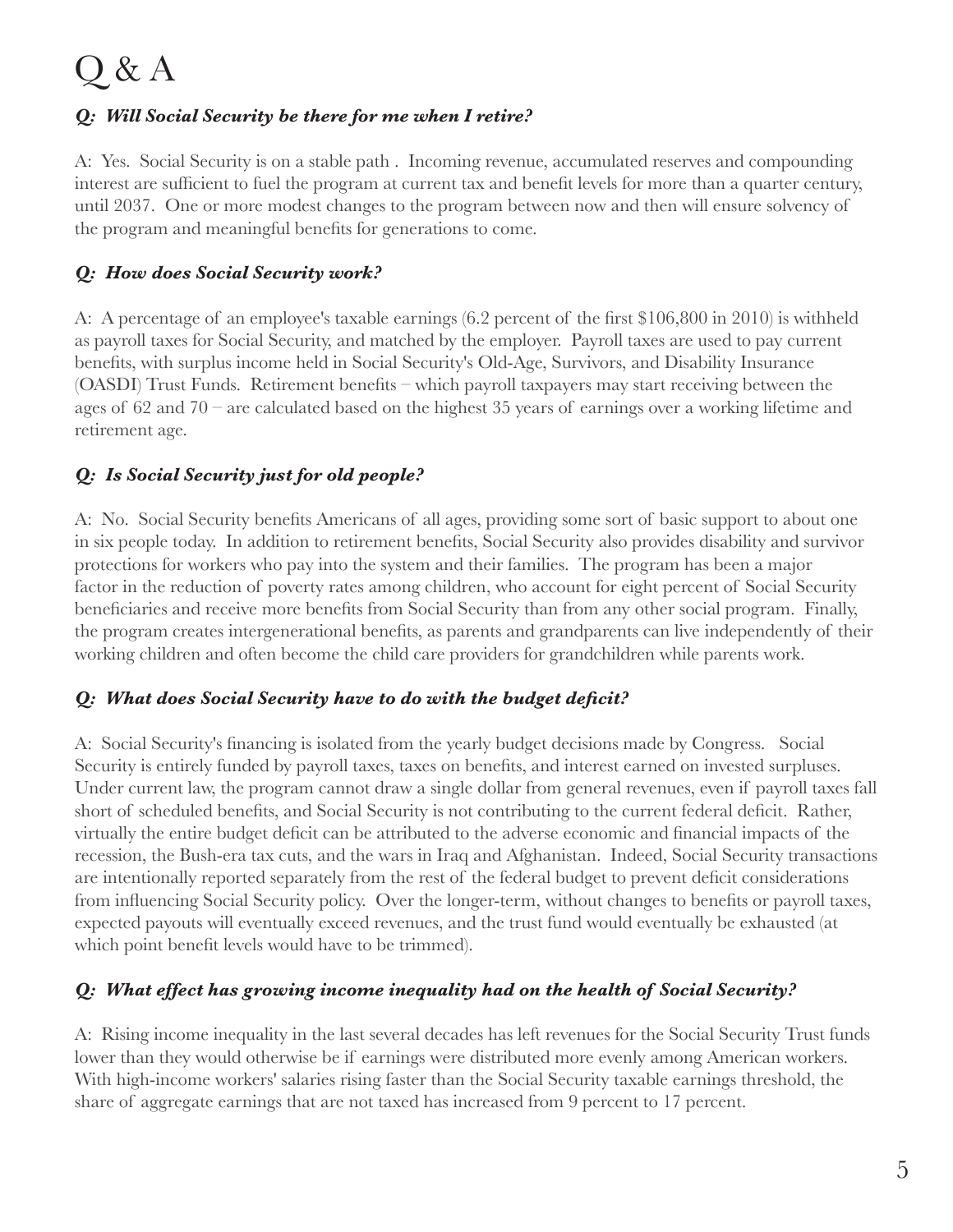#### *Q: Isn't the Social Security Trust Fund just full of IOUs because the government has spent the surplus on other things?*

A: No. Assets held in the OASDI Trust Funds are invested in interest-bearing securities, much like any other pension fund. By law, Social Security surpluses must be invested in special-issue Treasury securities guaranteed by the Federal government. These holdings can be redeemed at face value at any time, giving the trust funds the same flexibility as holding cash.

#### *Q: Wouldn't my money be better off in a private account?*

A: Probably not. Social Security is not comparable with a private investment account  $-$  it should be complemented with private savings, not replaced  $-$  Social Security is insurance. Private accounts are subject to the volatile fluctuations of the stock market and recent events have significantly undermined the long-term reliability of almost every aspect of personal finance. In fact, during the recent financial crisis,  $\$2.8$  trillion of retirement savings were wiped out of defined benefit contribution plans and Individual Retirement Accounts, much of which has not been recovered. The return on a private investment can outpace the return on government bonds, but the private market can also wipe out years of savings; Social Security guarantees an income stream regardless of the business cycle and regardless of the returns to a private account.

#### *Q: What kinds of policies can strengthen Social Security?*

A: Several modest policy options exist to ensure Social Security's solvency far into the future. For example, raising the employer and employee payroll tax rates by just 1 percentage point each would nearly eliminate the projected 75-year deficit in Social Security, estimated by the CBO to total just  $0.6$  percent of GDP over that period. This funding gap could also be nearly closed (the trust fund would remain solvent through  $2083$ ) by eliminating the cap on payroll taxable income. Policies that reduce income inequality will also benefit Social Security by increasing the share of aggregate earnings that fall under the tax cap. Similarly, policies that bring down the cost of health care coverage will raise the taxable income in every worker's paycheck, boosting payroll revenue.

#### *9: Which proposals would most undermine Social Security?*

A: A number of recent policy proposals would reduce the effectiveness of Social Security in the name of deficit reduction. For example, raising the age at which retirees can collect full Social Security benefits from 67 to 70 would amount to a benefit reduction of up to 45 percent for some retirees, hitting low and moderate earners for whom Social Security is the principal source of retirement income the hardest. Raising the retirement age to 70 will not, however, encourage people to work significantly longer and would eliminate less than one third of Social Security's 75-year shortfall. Likewise, reducing the annual  $\cos t$ -of-living benefits adjustment would impose the greatest benefit cuts on groups of beneficiaries with relatively long periods of eligibility, including older beneficiaries, women, survivors, disabled workers, and Iow-income beneficiaries—without fully closing the long-term funding gap. Not only do such policies fail to shore up either Social Security's long-term fiscal health or the near-term federal deficit, but by cutting benefits for those who rely most heavily on Social Security, they would undermine the program's fundamental promise of meaningful support for working Americans.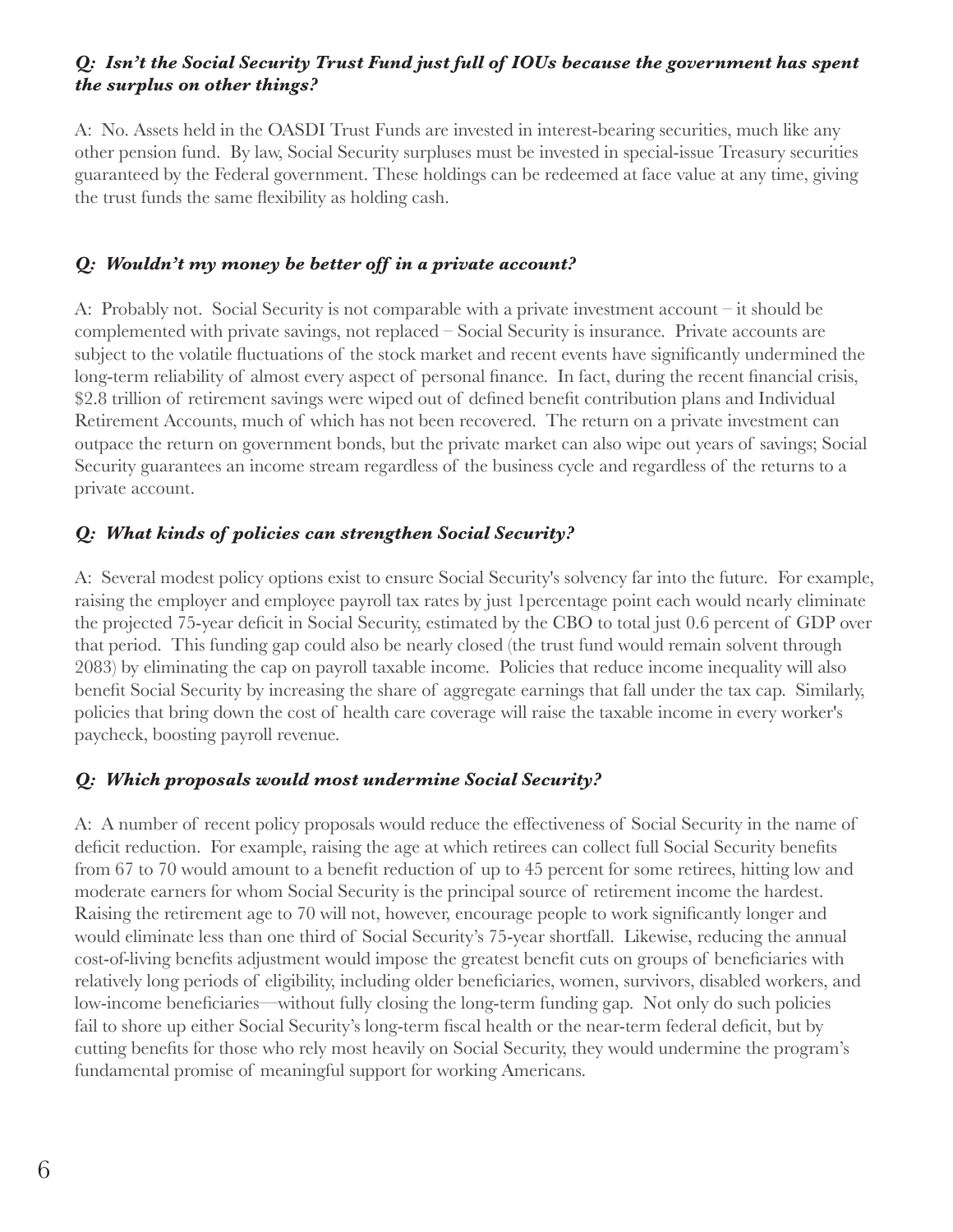## Endnotes

1. National Academy of Social Insurance, Economic Crisis Fuels Support for Social Security, August 2009.

2. Social Security Administration, "Social Security Basic Facts," http://www.ssa.gov/pressoffice/basicfact.htm.

3. Virginia P. Reno and Ben Veghte, "Social Security Is an Anti-Poverty Program", National Academy of Social Insurance (NASI), http://www.spotlightonpoverty.org/ ExclusiveCommentary.aspx?id=8c9cf9cc-c5ba-4f1c-8681-a5fee0a364f9, May 2010.

4. ibid

5. Social Security Administration, "Social Security Is Important to Young People," http://www.ssa.gov/pressoffice/factsheets/young.htm, June 2010.

6. Center on Budget and Policy Priorities, "Policy Basics: Top Ten Facts on Social Security's 70th Anniversary," August 11, 2005.

7. Social Security Administration, ORES Working Paper Series Number 87: Reducing Poverty Among Elderly Women, Division of Economic Research, http:// www.google.com/url?sa=t&source=web&cd=4&ved=0CCIQFjAD&url=http%3A%2F%2Fwww.ssa.gov%2Fpolicy%2Fdocs%2Fworkingpapers%2Fwp87. pdf&ei=kOdaTLn3JIK88ga3-tivAg&usg=AFQjCNE38s2TcMVC8TjzApNTmD23Ttvjbg, January 2001.

8. Census Bureau, "Income, Poverty, and Health Insurance Coverage: 2009," September 2010, http://www.census.gov/newsroom/releases/pdf/09-16-10\_slides\_plot. pdf

9. Nancy K. Cauthen, "Why Social Security Matters to Children and Families," National Center for Children in Poverty, http://www.nccp.org/publications/pub\_615. html, February 2005.

 $10.$  Ibid.

11. Census Bureau, "Income, Poverty, and Health Insurance Coverage: 2009," op cit.

12. Barbara Butrica and Philip Issa, "Retirement Account Balances: July 2010," Urban Institute, http://www.urban.org/publications/411976.html

13. National Bureau of Economic Research, "Us Business Cycle Expansions and Contractions," http://www.nber.org/cycles/cyclesmain.html

15. National Bureau of Economic Research, Social Security and Elderly Poverty, http://www.nber.org/aginghealth/summer04/w10466.html, 2004.

16. The 2010 Annual Report of the Board of Trustees of the Federal Old-Age and Survivors Insurance and Federal Disability Insurance Trust Funds, http://www. socialsecurity.gov/OACT/TR/2010/tr10.pdf, August 5, 2010.

17. Kathy A. Ruffing and James R. Horney, Critics Still Wrong on What's Driving Deficit in Coming Years, Center on Budget and Policy Priorities, http://www.cbpp. org/files/12-16-09bud.pdf, June 28, 2010.

18. The 2010 Annual Report of the Board of Trustees of the Federal Old-Age and Survivors Insurance and Federal Disability Insurance Trust Funds, op. cit.

19. The 2010 Annual Report of the Board of Trustees of the Federal Old-Age and Survivors Insurance and Federal Disability Insurance Trust Funds, op. cit.

20. Social Security Administration, "Single-Year Tables Consistent with 2010 OASDI Trustees Report" Table VI.F7, http://www.ssa.gov/OACT/TR/2010/lr6f7.html; "Old-Age, Survivors, and Disability Insurance Trust Funds, 1957-2009," http://www.ssa.gov/OACT/STATS/table4a3.html

21. The 2010 Annual Report of the Board of Trustees of the Federal Old-Age and Survivors Insurance and Federal Disability Insurance Trust Funds, op. cit.

22. Ibid.

23. Congressional Budget Office, CBO's Long-Term Projections for Social Security: 2009 Update, http://www.cbo.gov/ftpdocs/104xx/doc10457/08-07-SocialSecurity\_Update.pdf, August 2009.

24. Congressional Budget Office, Social Security Policy Options, http://www.cbo.gov/ftpdocs/115xx/doc11580/SummaryforWeb\_SSOptions.pdf, July 2010.

25. Ibid.

26. United States Senate Special Committee on Aging, "Social Security Modernization: Options to Address Solvency and Benefit Adequacy," http://aging.senate.gov/ ss/ssreport2010.pdf, May 13, 2010.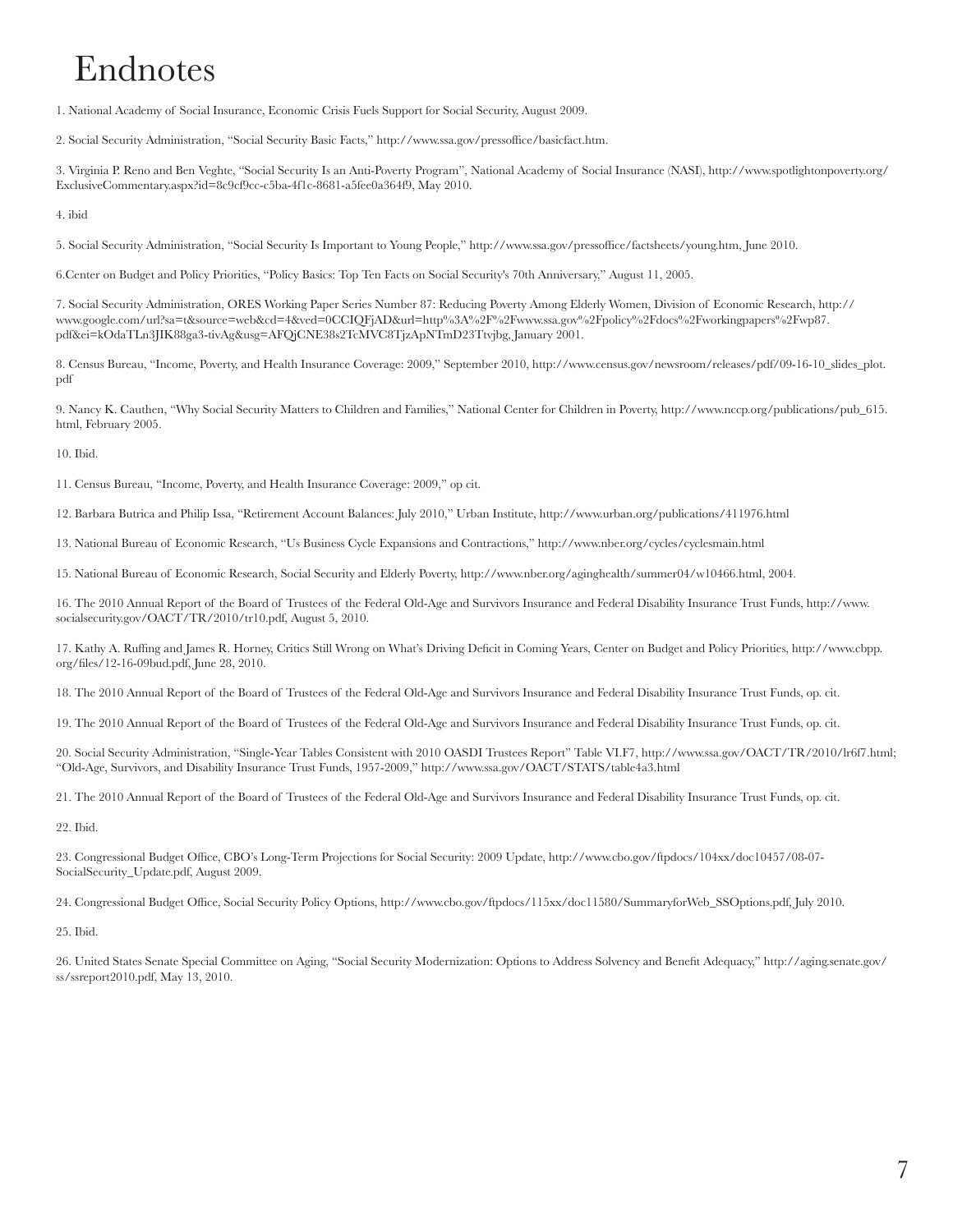| <b>Notes</b> |  |  |
|--------------|--|--|
|              |  |  |
|              |  |  |
|              |  |  |
|              |  |  |
|              |  |  |
|              |  |  |
|              |  |  |
|              |  |  |
|              |  |  |
|              |  |  |
|              |  |  |
|              |  |  |
|              |  |  |
|              |  |  |
|              |  |  |
|              |  |  |
|              |  |  |
|              |  |  |
|              |  |  |
|              |  |  |
|              |  |  |
|              |  |  |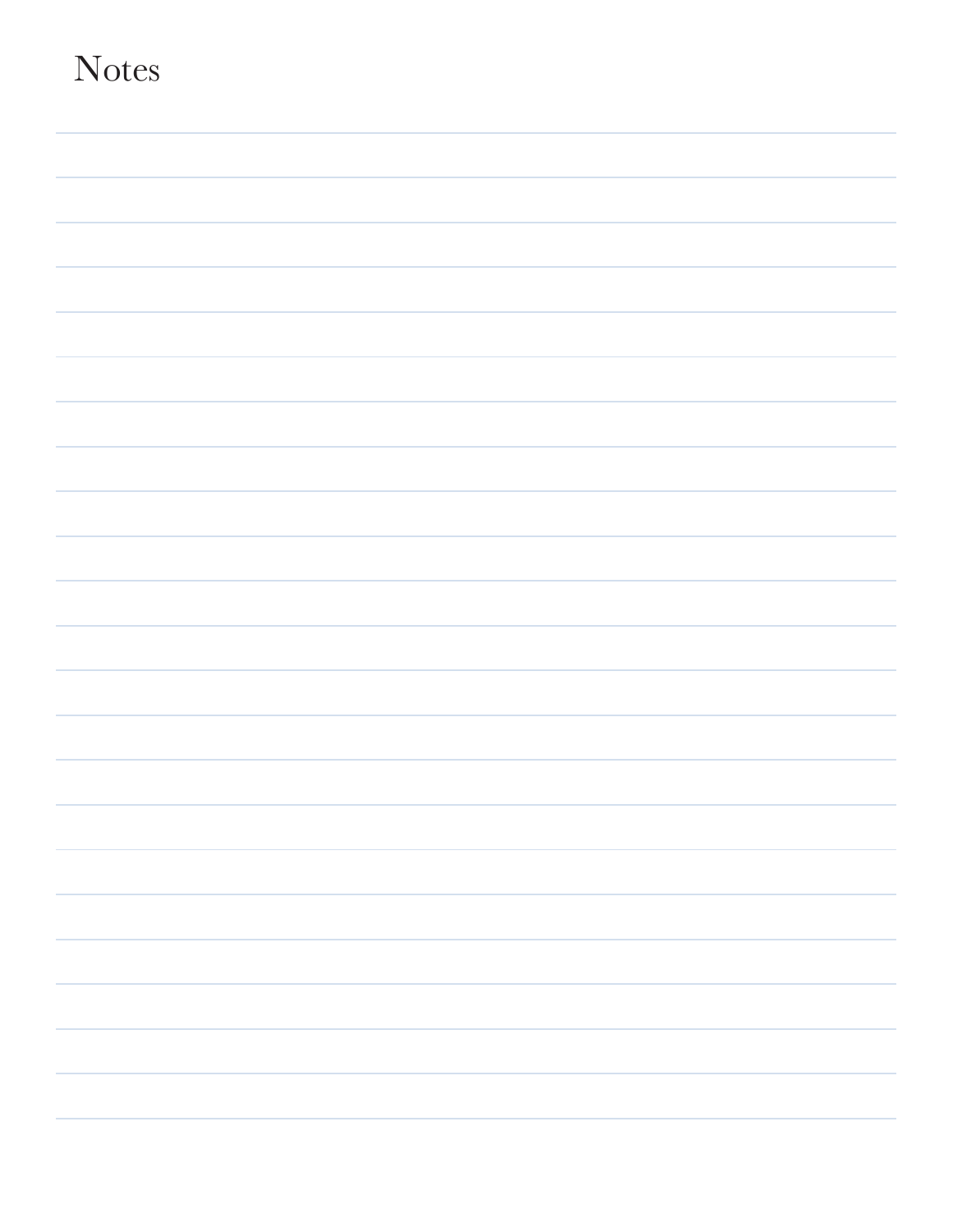## Contact

Media Inquiries:  $\mathbf{D}$ ēmos Tim Rusch, Communications Director  $\mbox{trusch@demos.org}$ 212-389-1407